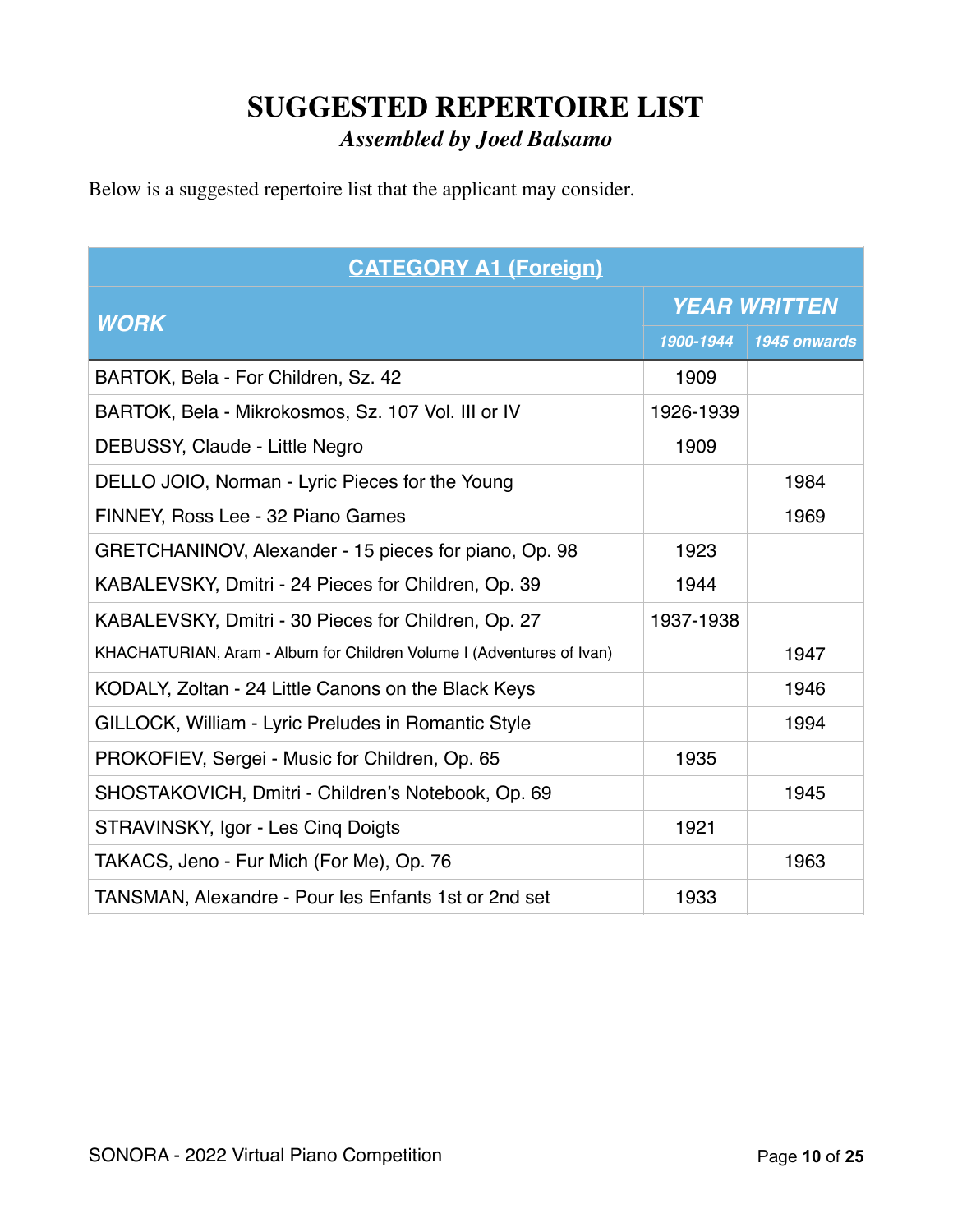| <b>CATEGORY A2 (Foreign)</b>                                            |                     |              |
|-------------------------------------------------------------------------|---------------------|--------------|
|                                                                         | <b>YEAR WRITTEN</b> |              |
| <b>WORK</b>                                                             | 1900-1944           | 1945 onwards |
| AURIC, Georges - 3 Pastorales                                           | 1920                |              |
| AURIC, Georges - Trois Impromptus                                       | 1940                |              |
| BARTOK, Bela - Mikrokosmos, Sz. 107 Vol. V or VI                        | 1926-1939           |              |
| CAGE, John - In a Landscape                                             |                     | 1948         |
| CAGE, John - Quest                                                      | 1935                |              |
| CAGE, John - Two pieces for piano                                       | 1946                |              |
| COPLAND, Aaron - Scherzo Humoristique (The Cat and The Mouse)           | 1920                |              |
| DEBUSSY, Claude - Children's Corner Suite                               | 1908                |              |
| FINNEY, Ross Lee - 24 Inventions                                        |                     | 1971         |
| <b>GERSHWIN, George - Merry Andrew</b>                                  | 1928                |              |
| GERSHWIN, George - Prelude (Novellette in Fourths)                      | 1919                |              |
| <b>GERSHWIN, George - Three-Quarter Blues</b>                           | 1923                |              |
| HOVHANESS, Alan - Three Haikus, Op. 113                                 |                     | 1965         |
| <b>IBERT, Jacques - Histoires</b>                                       | 1912-1922           |              |
| KORNGOLD, Erich Wolfgang - Four little caricatures for children, Op. 19 | 1926                |              |
| PARFINOV, Igor - Melodiya (15 pieces)                                   |                     | 2008         |
| PINTO, Octavio - Scenas infantis                                        | 1932                |              |
| RAVEL, Maurice - À la manière de Borodin                                | 1912-1913           |              |
| RAVEL, Maurice - À la manière de Emmanuel Chabrier                      | 1912-1913           |              |
| RAVEL, Maurice - Prelude in A minor                                     | 1913                |              |
| SCHNITTKE, Alfred - Eight pieces for piano                              |                     | 1971         |
| SEIGMEISTER, Elie - A set of houses                                     |                     | 1978         |
| SEIGMEISTER, Elie - American Kaleidoscope                               |                     | 1952         |
| SEIGMEISTER, Elie - Our cat                                             |                     | 1996         |
| SEIGMEISTER, Elie - The children's day                                  |                     | 1952         |
| SHOSTAKOVICH, Dmitri - Dances of the Dolls                              |                     | 1952         |
| SHOSTAKOVICH, Dmitri - Eight Preludes, Op. 2                            | 1919-1921           |              |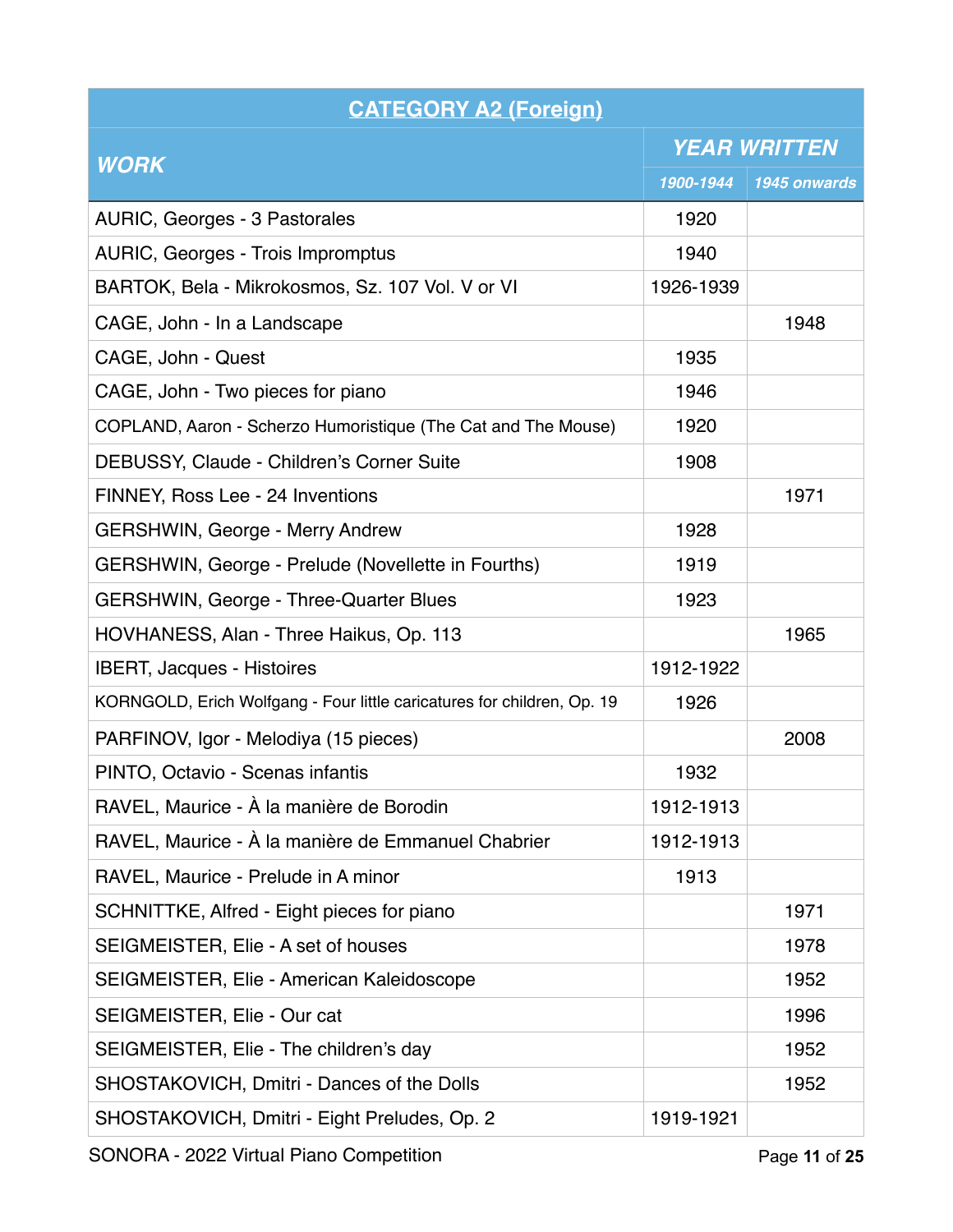| <b>CATEGORY A2 (Foreign)</b>                         |                     |              |
|------------------------------------------------------|---------------------|--------------|
| <b>WORK</b>                                          | <b>YEAR WRITTEN</b> |              |
|                                                      | 1900-1944           | 1945 onwards |
| STARER, Robert - Sketches in Color                   |                     | 1985         |
| STRAVINSKY, Igor - Scherzo                           | 1902                |              |
| STRAVINSKY, Igor - Tango                             | 1940                |              |
| TAILLEFERRE, Germaine - Impromptu                    | 1909                |              |
| TAKACS, Jeno - Fur Mich (For Me), Op. 76)            |                     | 1963         |
| TANSMAN, Alexandre - Pour les Enfants 3rd or 4th set | 1933                |              |

| <b>CATEGORY B1 (Foreign)</b>                                  |                     |              |
|---------------------------------------------------------------|---------------------|--------------|
| <b>WORK</b>                                                   | <b>YEAR WRITTEN</b> |              |
|                                                               | 1900-1944           | 1945 onwards |
| AKIMENKO, Theodore - Deux Esquisses Fantastiques              | 1907                |              |
| <b>BOULANGER, Lili - Trois Morceaux Pour Piano</b>            | 1914                |              |
| BRITTEN, Benjamin - Holiday Diary, Op. 5                      | 1934                |              |
| BRITTEN, Benjamin - Night-piece (Notturno)                    |                     | 1963         |
| <b>CARTER, Elliott - Tri-Tribute</b>                          |                     | 2007-2008    |
| CHASINS, Abram - 3 Chinese Pieces, Op. 5                      | 1926                |              |
| COPLAND, Aaron - 3 Moods                                      | 1921                |              |
| DEBUSSY, Claude - Préludes (Book I or II)                     | 1909-1913           |              |
| GERSHWIN, George - Promenade                                  | 1937                |              |
| <b>GERSHWIN, George - Three Preludes</b>                      | 1926                |              |
| GINASTERA, Alberto - Rondo on Argentinian Folk themes, Op. 19 |                     | 1947         |
| GINASTERA, Alberto - Twelve American Preludes, Op. 12         | 1944                |              |
| HOVHANESS, Alan - Achtamar, Op. 64                            |                     | 1947         |
| HOVHANESS, Alan - Suite for Piano, Op. 96                     |                     | 1954/1967    |
| HOVHANESS, Alan - Visionary Landscapes, Op. 21                |                     | 1965         |
| KHACHATURIAN, Aram - Toccata                                  | 1932                |              |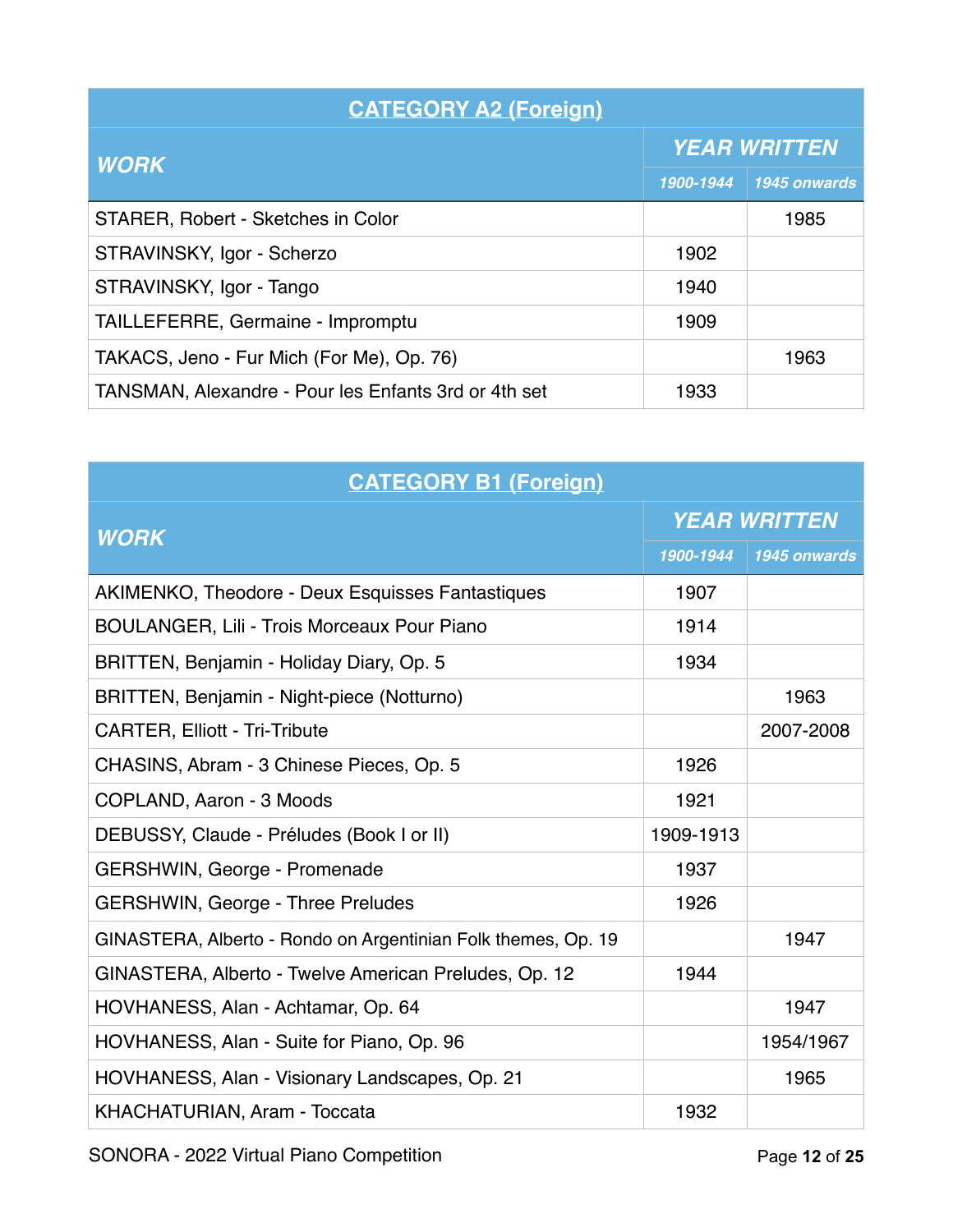| <b>CATEGORY B1 (Foreign)</b>                            |                     |              |
|---------------------------------------------------------|---------------------|--------------|
|                                                         | <b>YEAR WRITTEN</b> |              |
| <b>WORK</b>                                             | 1900-1944           | 1945 onwards |
| KORNGOLD, Erich Wolfgang - Was der Wald erzählt         | 1909                |              |
| LIGETI - Capriccio No. 1 or No. 2                       |                     | 1947         |
| MESSIAEN, Olivier - Petites esquisses d'oiseaux         |                     | 1985         |
| MESSIAEN, Olivier - Prelude (1964)                      |                     | 1964         |
| POULENC, Francis - Suite in C, FP 19                    | 1920                |              |
| PROKOFIEV, Sergei - 4 pieces, Op. 32                    | 1918                |              |
| PROKOFIEV, Sergei - Choses en Soi, Op. 45               | 1928                |              |
| PROKOFIEV, Sergei - Tales of an Old Grandmother, Op. 31 | 1918                |              |
| PROKOFIEV, Sergei - Visions Fugitives, Op. 22           | 1915-17             |              |
| SCHNITTKE, Alfred - Eight pieces for piano              |                     | 1971         |
| <b>SCHNITTKE, Alfred - Five Aphorisms</b>               |                     | 1990         |
| SCHOENBERG, Arnold - Klavierstück Op. 33a               | 1928-1929           |              |
| SCHOENBERG, Arnold - Klavierstück Op. 33b               | 1931                |              |
| SCRIABIN, Alexander - 2 Preludes, Op. 27                | 1901                |              |
| SCRIABIN, Alexander - 4 Preludes, Op. 31                | 1903                |              |
| SCRIABIN, Alexander - 4 Preludes, Op. 33                | 1903                |              |
| SCRIABIN, Alexander - 3 Preludes, Op. 35                | 1903                |              |
| SCRIABIN, Alexander - 4 Preludes, Op. 37                | 1903                |              |
| SCRIABIN, Alexander - 4 Preludes, Op. 39                | 1903                |              |
| SHOSTAKOVICH, Dmitri - 24 Preludes, Op. 34              | 1932-33             |              |
| SHOSTAKOVICH, Dmitri - Three Fantastic Dances, Op. 5    | 1922                |              |
| TAURIELLO, Antonio - Toccata                            |                     | 1949         |
| WEBERN, Anton - Klavierstück, Op. posth.                | 1925                |              |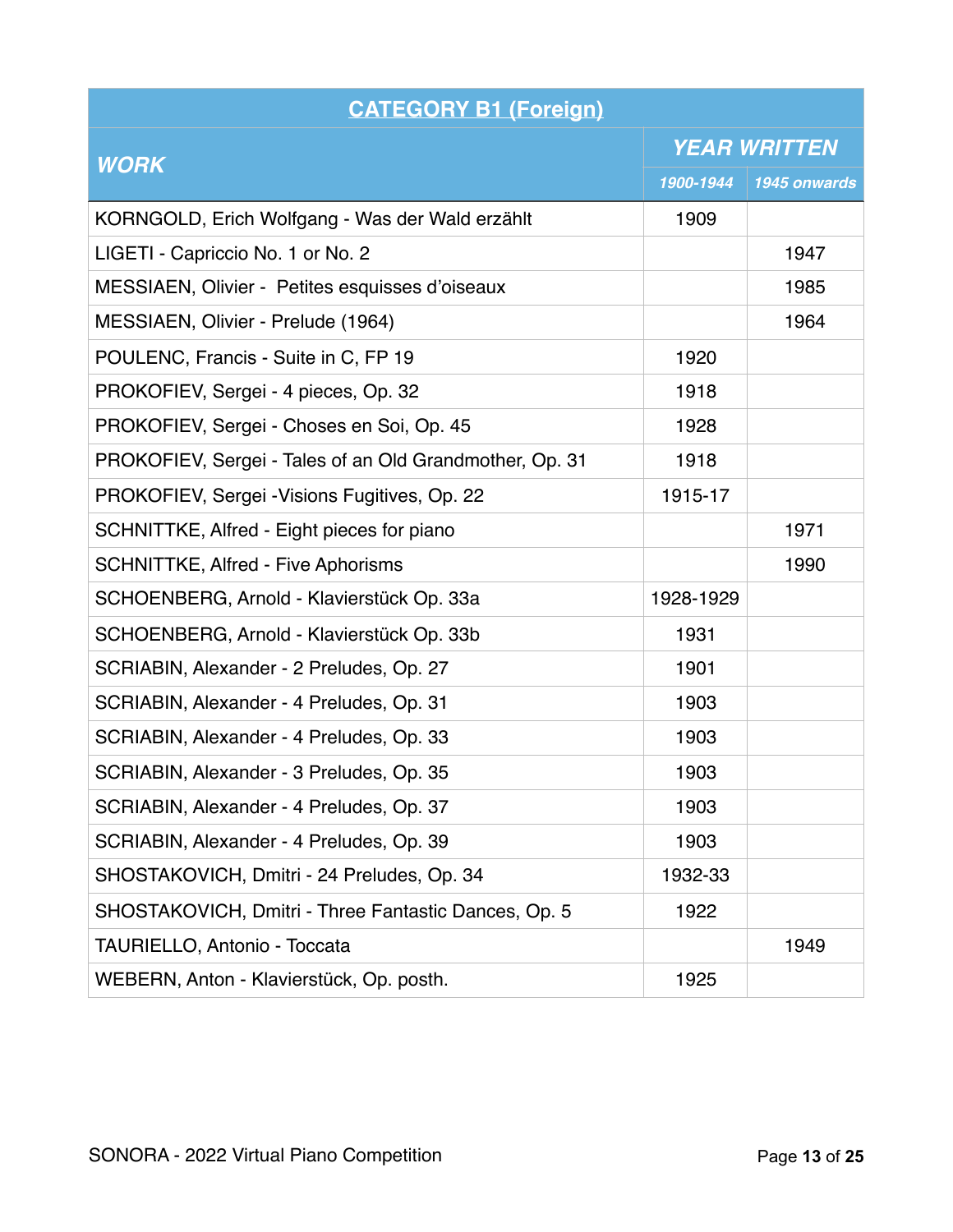| <b>CATEGORY B2 (Foreign)</b>                                  |                     |              |
|---------------------------------------------------------------|---------------------|--------------|
|                                                               | <b>YEAR WRITTEN</b> |              |
| <b>WORK</b>                                                   | 1900-1944           | 1945 onwards |
| AKIMENKO, Theodore - Chant d/automne, Op. 16                  | 1900                |              |
| BARTOK, Bela - 14 Bagatelles, Op. 6 (Sz. 38)                  | 1908                |              |
| <b>BOULANGER, Lili - Trois Morceaux Pour Piano</b>            | 1914                |              |
| BRITTEN, Benjamin - Holiday Diary, Op. 5                      | 1934                |              |
| BRITTEN, Benjamin - Night-piece (Notturno)                    |                     | 1963         |
| <b>CARTER, Elliott - Two Diversions</b>                       |                     | 1999         |
| CHASINS, Abram - 3 Chinese Pieces, Op. 5                      | 1926                |              |
| COWELL, Henry - Rhythmiciana (Chahill)                        | 1938                |              |
| DEBUSSY, Claude - Préludes (Book I or II)                     | 1909-1913           |              |
| FLYARKOVSKY, Alexander - 4 Preludes                           |                     | 1959         |
| GINASTERA, Alberto - Rondo on Argentinian Folk themes, Op. 19 |                     | 1947         |
| LIGETI - Musica ricercata                                     |                     | 1951-1953    |
| GINASTERA, Alberto - Twelve American Preludes, Op. 12         | 1944                |              |
| POULENC, Francis - Mouvements Perpétuels, FP 14               | 1919                |              |
| POULENC, Francis - Trois pièces, FP 48                        | 1918, 1928          |              |
| PROKOFIEV, Sergei - 4 pieces, Op. 32                          | 1918                |              |
| PROKOFIEV, Sergei - Choses en Soi, Op. 45                     | 1928                |              |
| PROKOFIEV, Sergei - Tales of an Old Grandmother, Op. 31       | 1918                |              |
| SANCAN, Pierre - Toccata                                      | 1943                |              |
| SCHNITTKE, Alfred - 5 Preludes and Fugue                      |                     | 1953-1954    |
| <b>SCHNITTKE, Alfred - Five Aphorisms</b>                     |                     | 1990         |
| SCHOENBERG, Arnold - 6 little piano pieces, Op. 19            | 1911                |              |
| SCHOENBERG, Arnold - Klavierstück Op. 33a                     | 1928-1929           |              |
| SCHOENBERG, Arnold - Klavierstück Op. 33b                     | 1931                |              |
| SCRIABIN, Alexander - 2 Preludes, Op. 27                      | 1901                |              |
| SCRIABIN, Alexander - 4 Preludes, Op. 31                      | 1903                |              |
| SCRIABIN, Alexander - 4 Preludes, Op. 33                      | 1903                |              |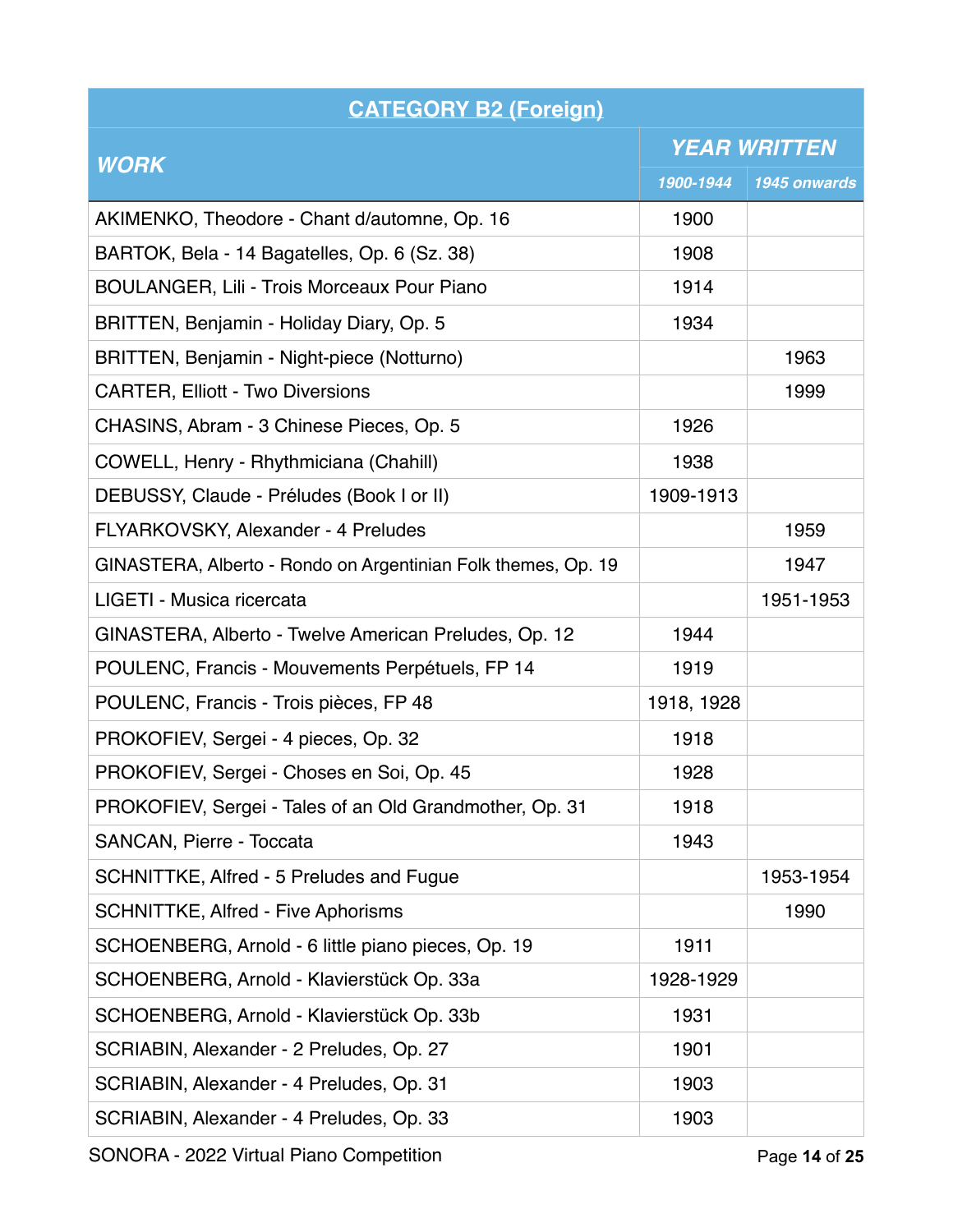| <b>CATEGORY B2 (Foreign)</b>                         |                     |              |
|------------------------------------------------------|---------------------|--------------|
|                                                      | <b>YEAR WRITTEN</b> |              |
| <b>WORK</b>                                          | 1900-1944           | 1945 onwards |
| SCRIABIN, Alexander - 3 Preludes, Op. 35             | 1903                |              |
| SCRIABIN, Alexander - 4 Preludes, Op. 37             | 1903                |              |
| SCRIABIN, Alexander - 4 Preludes, Op. 39             | 1903                |              |
| SCRIABIN, Alexander - 4 Preludes, Op. 48             | 1905                |              |
| SCRIABIN, Alexander - 2 Preludes, Op. 67             | 1913                |              |
| SCRIABIN, Alexander - 5 Preludes, Op. 74             | 1914                |              |
| SCRIABIN, Alexander - Quasi-valse in F Major, Op. 47 | 1905                |              |
| SCRIABIN, Alexander - Scherzo, Op. 46                | 1905                |              |
| SCRIABIN, Alexander - Valse, Op. 38                  | 1903                |              |
| SCRIABIN, Julian - Prelude, Op. 2                    | 1918                |              |
| SCRIABIN, Julian - 2 Preludes, Op. 3                 | 1918                |              |
| SCRIABIN, Julian - Prelude, Op. 4                    | 1919                |              |
| SHOSTAKOVICH, Dmitri - 24 Preludes, Op. 34           | 1932-33             |              |
| SHOSTAKOVICH, Dmitri - Aphorisms, Op. 13             | 1927                |              |
| STANCHINSKY, Alexei - 5 Preludes                     | 1907-1912           |              |

| <b>CATEGORY C (Foreign)</b>                  |                     |              |
|----------------------------------------------|---------------------|--------------|
| <b>WORK</b>                                  | <b>YEAR WRITTEN</b> |              |
|                                              | 1900-1944           | 1945 onwards |
| BABBITT, Milton - 3 Compositions for Piano   |                     | 1948         |
| <b>BABBITT, Milton - Partitions</b>          |                     | 1957         |
| BARBER, Samuel - Excursions, Op. 20          | 1944                |              |
| BARTOK, Bela - Allegro barbaro, Sz. 49       | 1911                |              |
| BARTOK, Bela - 14 Bagatelles, Op. 6 (Sz. 38) | 1908                |              |
| BARTOK, Bela - Out of Doors, Sz. 81          | 1926                |              |
| BARTOK, Bela - Suite, Op. 14                 | 1916                |              |

SONORA - 2022 Virtual Piano Competition **Page 15** of 25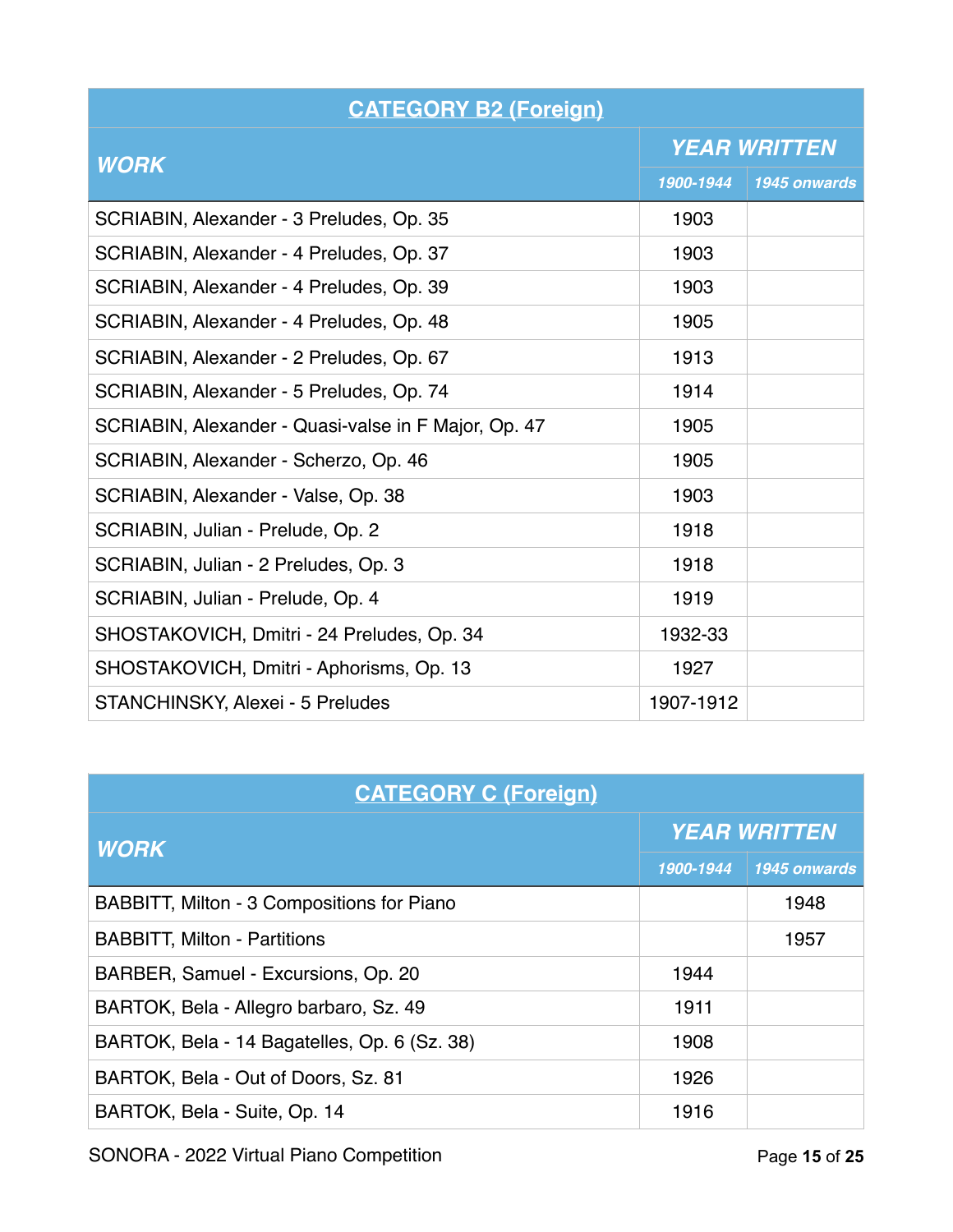| <b>CATEGORY C (Foreign)</b>                                                           |                     |              |
|---------------------------------------------------------------------------------------|---------------------|--------------|
|                                                                                       | <b>YEAR WRITTEN</b> |              |
| <b>WORK</b>                                                                           | 1900-1944           | 1945 onwards |
| BARTOK, Bela - Three Etudes, Op. 18 (Sz. 72)                                          | 1918                |              |
| BARTOK, Bela - Two Romanian Dances, Op. 8a                                            | 1910                |              |
| <b>BERNSTEIN, Leonard - Touches</b>                                                   |                     | 1981         |
| BOULEZ, Pierre - Incises (1994 version)                                               |                     | 1994         |
| CARTER, Elliott - Two Thoughts about the Piano<br>(I. Intermittences, II. Caténaires) |                     | 2005-2006    |
| COWELL, Henry - Six Ings                                                              | 1917-1922           |              |
| COWELL, Henry - Tiger                                                                 | 1930                |              |
| <b>DEBUSSY, Claude - Estampes</b>                                                     | 1903                |              |
| <b>DEBUSSY, Claude - Douze Etudes</b>                                                 | 1915                |              |
| DEBUSSY, Claude - L'isle Joyeuse                                                      | 1904                |              |
| DEBUSSY, Claude - Pour le piano                                                       | 1901                |              |
| DEBUSSY, Claude - Préludes (Book I or II)                                             | 1909-1913           |              |
| FLYARKOVSKY, Alexander - 24 Preludes and Fugues                                       |                     | 1950-1960s   |
| FLYARKOVSKY, Alexander - 4 Preludes                                                   |                     | 1959         |
| GINASTERA, Alberto - Danzas Argentinas, Op. 2                                         | 1937                |              |
| <b>HINDEMITH, Paul - Ludus Tonalis</b>                                                | 1942                |              |
| HINDEMITH, Paul - Suite                                                               | 1922                |              |
| HOVHANESS, Alan - Shalimar Suite, Op. 177                                             |                     | 1950-1951    |
| KAPUSTIN, Nikolai - 24 Preludes in Jazz Style, Op. 53                                 |                     | 1997         |
| KAPUSTIN, Nikolai - 24 Preludes and Fugues, Op. 82                                    |                     | 1997         |
| LEES, Benjamin - Fantasia                                                             |                     | 1954         |
| LEES, Benjamin - Toccata                                                              |                     | 1947         |
| LIGETI, György - Études for Piano                                                     |                     | 1985-2001    |
| LIGETI - Musica ricercata                                                             |                     | 1951-1953    |
| LIGETI - Vingt Regards sur l'Enfant-Jésus                                             | 1944                |              |
| LIGETI - Quatre Études de rythme                                                      |                     | 1949-1950    |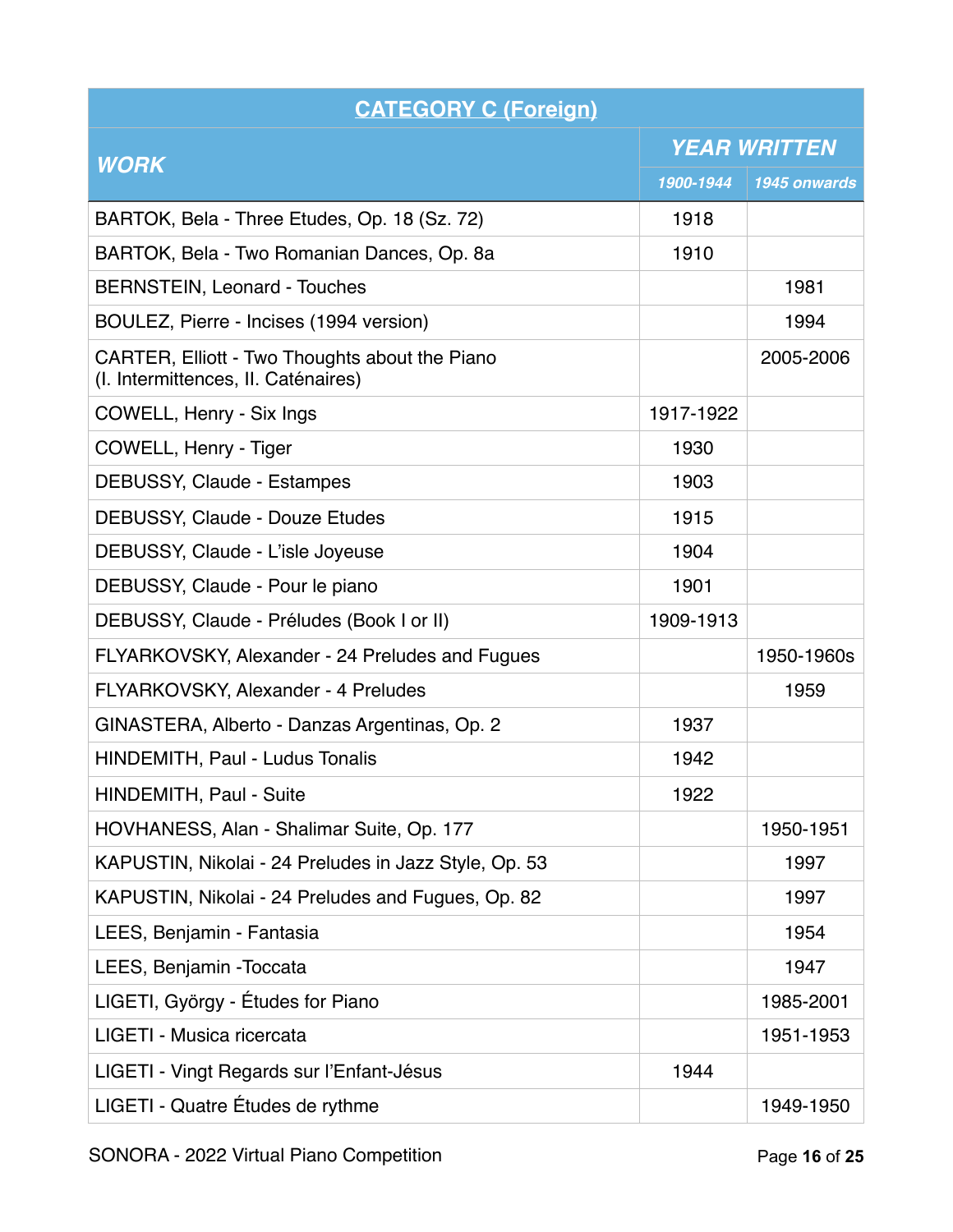| <b>CATEGORY C (Foreign)</b>                                          |                     |              |
|----------------------------------------------------------------------|---------------------|--------------|
|                                                                      | <b>YEAR WRITTEN</b> |              |
| <b>WORK</b>                                                          | 1900-1944           | 1945 onwards |
| MEDTNER, Nikolai - 2 Fairy Tales, Op. 20                             | 1909                |              |
| MESSIAEN, Olivier - Quatre etudes de rythme                          |                     | 1949-1950    |
| MESSIAEN, Olivier - Vingt regards sur l'Enfant-Jesus                 | 1944                |              |
| MUCZYNSKI, Robert - Desperate Measures (Paganini Variations), Op. 48 |                     | 1996         |
| POULENC, Francis - Les soirées de Nazelles, FP 84                    | 1930-1936           |              |
| PROKOFIEV, Sergei - Four Etudes for Piano, Op. 2                     | 1909                |              |
| PROKOFIEV, Sergei - Four Pieces for Piano, Op. 3                     | 1911                |              |
| PROKOFIEV, Sergei - Four Pieces for Piano, Op. 4                     | 1910-1912           |              |
| PROKOFIEV, Sergei - Sarcasms, Op. 17                                 | 1912-1914           |              |
| PROKOFIEV, Sergei - Ten pieces for piano, Op. 12                     | 1906-1913           |              |
| PROKOFIEV, Sergei - Toccata, Op. 11                                  | 1912                |              |
| RACHMANINOV, Sergei - Ten Preludes, Op. 23                           | 1903                |              |
| RACHMANINOV, Sergei - Thirteen Preludes, Op. 32                      | 1910                |              |
| RACHMANINOV, Sergei - Etudes-Tableaux, Op. 33                        | 1911                |              |
| RACHMANINOV, Sergei - Etudes-Tableaux, Op. 39                        | 1916                |              |
| RAVEL, Maurice - Gaspard de la Nuit                                  | 1908                |              |
| RAVEL, Maurice - Jeux d'eau                                          | 1901                |              |
| RAVEL, Maurice - Le Tombeau de Couperin                              | 1914-1917           |              |
| <b>RAVEL, Maurice - Miroirs</b>                                      | 1904-1905           |              |
| RAVEL, Maurice - Valses nobles et sentimentales                      | 1911                |              |
| SCHNITTKE, Alfred - 5 Preludes and Fugue                             |                     | 1953-1954    |
| <b>SCHNITTKE, Alfred - Five Aphorisms</b>                            |                     | 1990         |
| SCHNITTKE, Alfred - Variations on a chord                            |                     | 1965         |
| SCHOENBERG, Arnold - Drei Klavierstücke, Op. 11                      | 1909                |              |
| SCHOENBERG, Arnold - Fünf Klavierstücke, Op. 23                      | 1920-1923           |              |
| SCHOENBERG, Arnold - Suite für Klavier, Op. 25                       | 1921-1923           |              |
| SCRIABIN, Alexander - 8 Etudes, Op. 42                               | 1903                |              |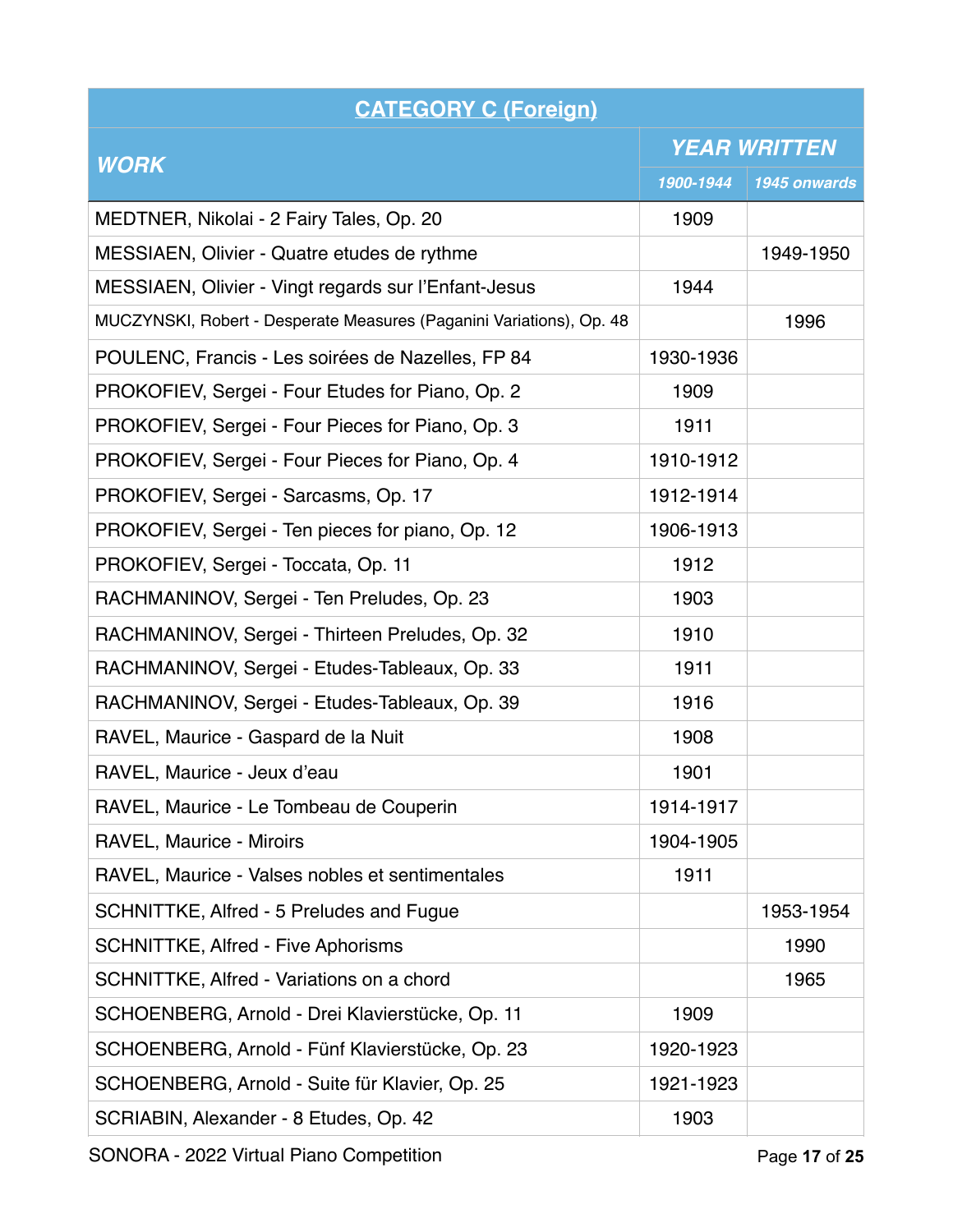| <b>CATEGORY C (Foreign)</b>                           |                     |              |
|-------------------------------------------------------|---------------------|--------------|
| <b>WORK</b>                                           | <b>YEAR WRITTEN</b> |              |
|                                                       | 1900-1944           | 1945 onwards |
| SCRIABIN, Alexander - Vers la flamme, Op. 72          | 1914                |              |
| SCRIABIN, Julian - Prelude, Op. 2                     | 1918                |              |
| SCRIABIN, Julian - 2 Preludes, Op. 3                  | 1918                |              |
| SCRIABIN, Julian - Prelude, Op. 4                     | 1919                |              |
| SHOSTAKOVICH, Dmitri - 24 Preludes, Op. 34            | 1932-33             |              |
| SHOSTAKOVICH, Dmitri - 24 Preludes and Fugues, Op. 87 |                     | 1950-51      |
| SLONIMSKY, Sergei - 24 Preludes and Fugues            |                     | 1994         |
| STRAVINSKY, Igor - 4 Etudes, Op. 7                    | 1908                |              |
| STRAVINSKY, Igor - Three Movements from Petrouchka    | 1921                |              |
| TURINA, Joaquin - Danzas fantásticas, Op. 22          | 1919                |              |
| WEBERN, Anton - Variations, Op. 27                    | 1936                |              |
| ZADERATSKY, Vsevolod - 24 Preludes                    | 1934                |              |
| ZADERATSKY, Vsevolod - 24 Preludes and Fugues         | 1937-1939           |              |

| <b>CATEGORY A1 (Filipino)</b>                 |                     |                       |
|-----------------------------------------------|---------------------|-----------------------|
| <b>WORK</b>                                   | <b>YEAR WRITTEN</b> |                       |
|                                               | 1900-1944           | 1945 onwards          |
| BUENAVENTURA, Col. Antonino - Salamisim*      |                     | 1984                  |
| CORNEJO, Rodolfo - Caprice on a Folk Song*    |                     | 1973                  |
| DE LEON, Felipe Sr. - Iba-Ibang Kulay*        |                     | 1976                  |
| ESPINO, Augusto - Guhit-tugugin               |                     | 2000<br>(publication) |
| KASILAG, Lucrecia - Scherzino*                |                     | 1980                  |
| MARAMBA, Fr. Manuel OSB - Piano Piece 1981*   |                     | 1981                  |
| MUYCO, Ma. Christine - Mga Misteriyo sa Gubat |                     | 1991                  |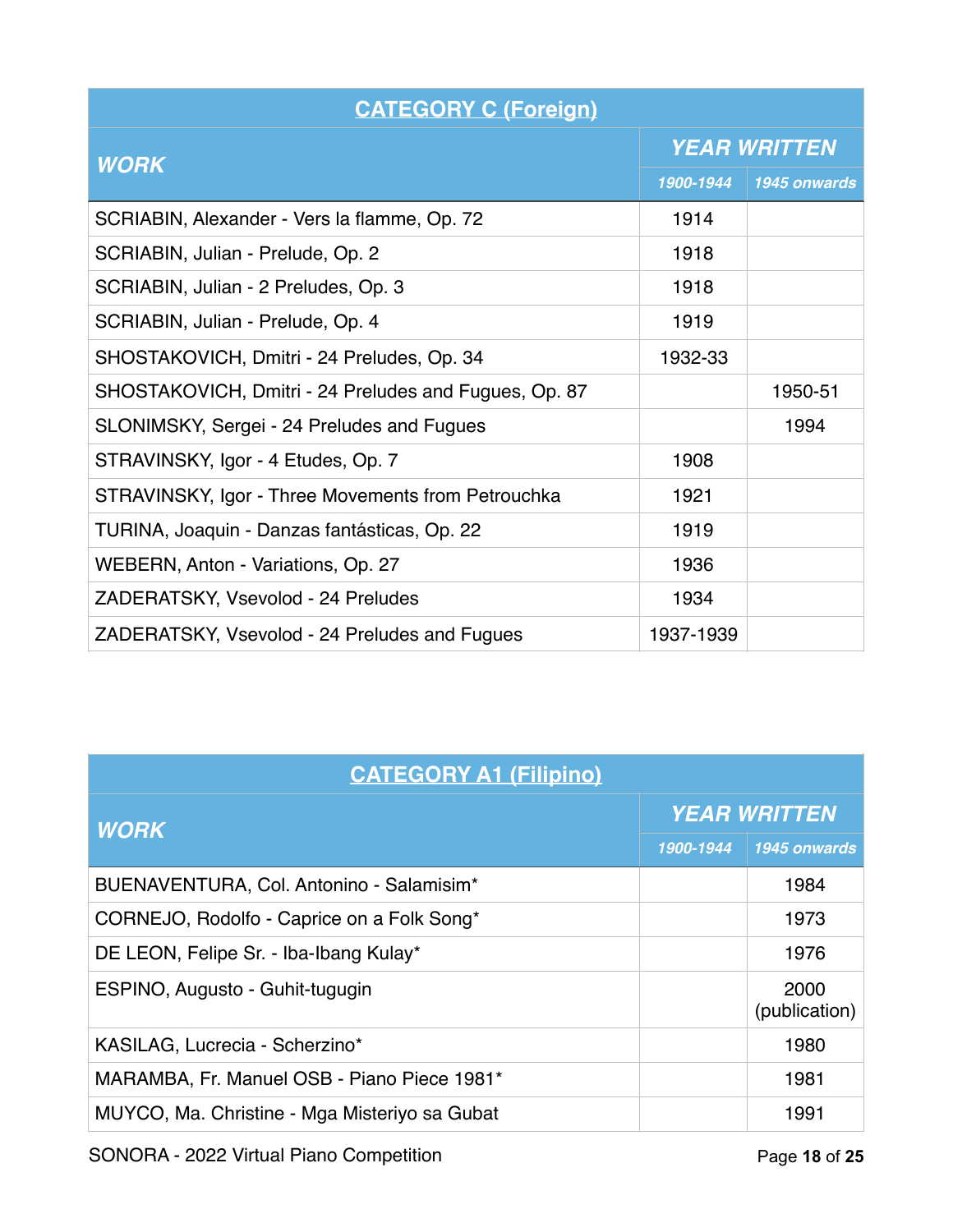| <b>CATEGORY A1 (Filipino)</b>     |                     |                        |
|-----------------------------------|---------------------|------------------------|
| <b>WORK</b>                       | <b>YEAR WRITTEN</b> |                        |
|                                   |                     | 1900-1944 1945 onwards |
| RUBIO, Hilarion - Tarantella      |                     | 1952                   |
| TOLEDO, Josefino - TraCed ImaGes* |                     | 2004                   |

| <b>CATEGORY A2 (Filipino)</b>                     |                     |                       |
|---------------------------------------------------|---------------------|-----------------------|
| <b>WORK</b>                                       | <b>YEAR WRITTEN</b> |                       |
|                                                   | 1900-1944           | 1945 onwards          |
| ABEJO, Sr. Maria Rosalina SFCC - Tartanilla Race  |                     | 1964                  |
| ADONAY, Marcelo - La Julita (Pequeña walz Lento)  | c. 1920s            |                       |
| BUENAVENTURA, Alfredo - Mga Himig sa Paglaya*     |                     | 1998                  |
| BUENAVENTURA, Col. Antonino - Impromptu, Op. 114* |                     | 1987                  |
| BUENAVENTURA, Col. Antonino - Salamisim*          |                     | 1984                  |
| CUENCO, Ernani - Bagong Pag-asa*                  |                     | 1988                  |
| CORNEJO, Rodolfo - Caprice on a Folk Song*        |                     | 1973                  |
| DE LEON, Felipe Sr. - Iba-Ibang Kulay*            |                     | 1976                  |
| DE LEON, Felipe Sr. - Kapritso*                   |                     | 1978                  |
| DE LEON, Felipe Sr. - Sa Bukid (In the Meadow)*   |                     | 1975                  |
| ESPINO, Augusto - Guhit-tugugin                   |                     | 2000<br>(publication) |
| KASILAG, Lucrecia - First Rondo                   |                     | 1950                  |
| KASILAG, Lucrecia - Scherzino*                    |                     | 1980                  |
| KASILAG, Lucrecia - Valse Tendresse               | 1940-1941           |                       |
| MARMBA, Fr. Manuel OSB - Piano Piece 1984*        |                     | 1984                  |
| MOLINA, Dr. Antonio - We were moonlight           | 1941                |                       |
| MUYCO, Ma. Christine - Mga Misteriyo sa Gubat     |                     | 1991                  |
| SACRAMENTO, Lucino - Impromptu in G*              |                     | 1979                  |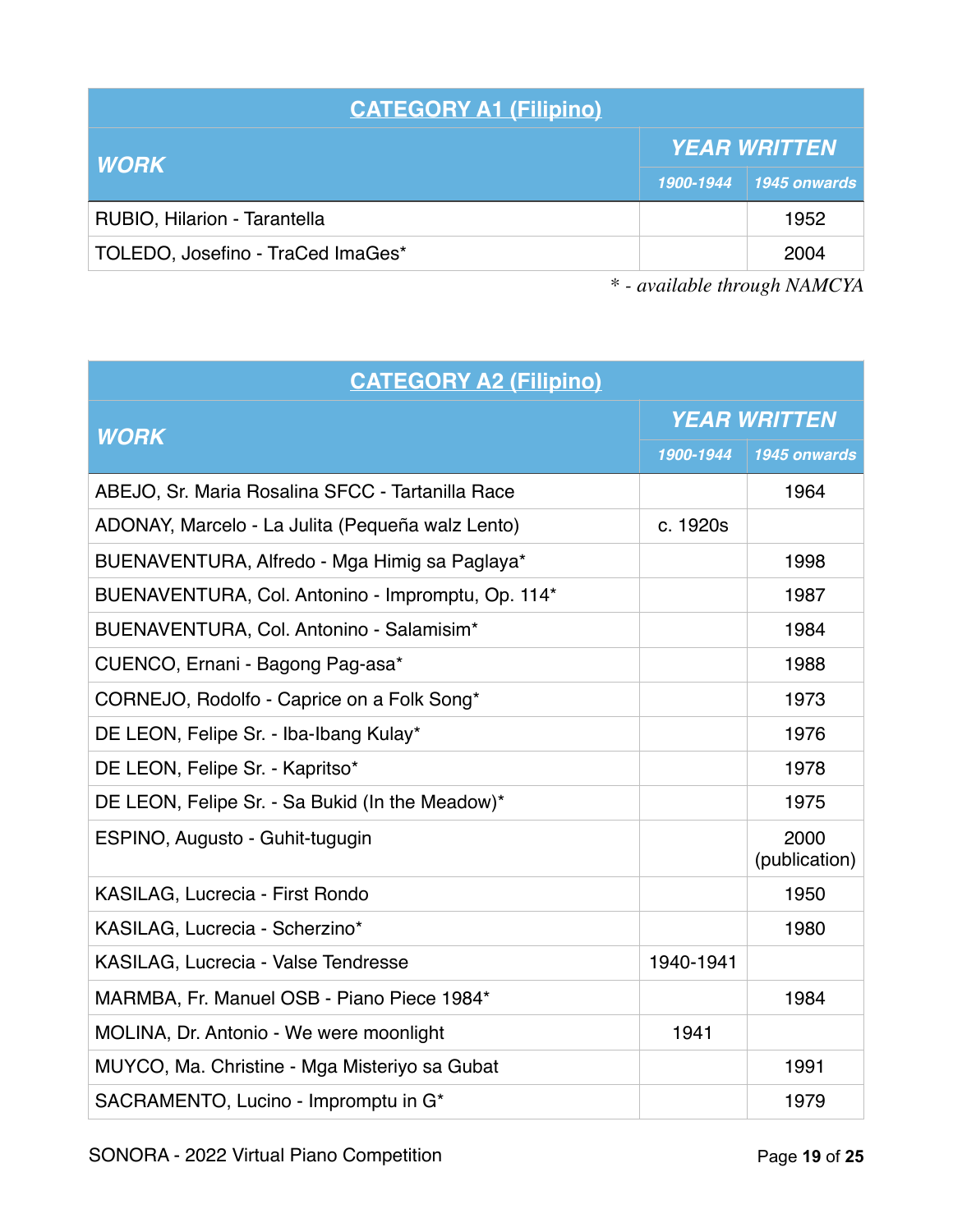| <b>CATEGORY A2 (Filipino)</b>         |                     |              |
|---------------------------------------|---------------------|--------------|
| <b>WORK</b>                           | <b>YEAR WRITTEN</b> |              |
|                                       | 1900-1944           | 1945 onwards |
| SACRAMENTO, Lucino - Simoy ng Amihan* |                     | 1977         |
| SACRAMENTO, Lucino - Sinag-Tala*      |                     | 1974         |
| SANTOS, Dr. Ramon - Klintang*         |                     | 1982         |
| SANTOS, Rosendo Jr. - Bangkawit       |                     | 1984         |
| TOLEDO, Josefino - RefLeCTed images*  |                     | 2004         |

| <b>CATEGORY B1 (Filipino)</b>                            |                     |                       |
|----------------------------------------------------------|---------------------|-----------------------|
| <b>WORK</b>                                              | <b>YEAR WRITTEN</b> |                       |
|                                                          | 1900-1944           | 1945 onwards          |
| ABEJO, Sr. Maria Rosalina SFCC - Tartanilla Race         |                     | 1964                  |
| ABEJO, Sr. Maria Rosalina SFCC - The Whispering Fountain |                     | 1957                  |
| ABELARDO, Nicanor - Fantasie-Impromptu                   | 1921                |                       |
| BAES, Dr. Jonas - a posteriori*                          |                     | 2014                  |
| BAES, Dr. Jonas - Mga Pagninilay*                        |                     | 1998                  |
| BUENAVENTURA, Alfredo - Emotions No. 1*                  |                     | 1975                  |
| BUENAVENTURA, Alfredo - Emotions No. 2*                  |                     | 1976                  |
| BUENCAMINO, Francisco Sr. - Damdamin                     | 1944                |                       |
| BUENCAMINO, Francisco Sr. - Gratitud (Valse Caprice)     |                     | 1968<br>(publication) |
| BUENCAMINO, Francisco Sr. - Harana                       | 1943                |                       |
| BUENCAMINO, Francisco Sr - Scherzetto                    | before 1944         |                       |
| BUENCAMINO, Francisco Sr. - Sonrisa                      |                     | 1949                  |
| CUENCO, Ernani - Bagong Pag-asa*                         |                     | 1988                  |
| CUSTODIO, Bernardino - The Juggler, Op. 2*               |                     | 1982                  |
| CUSTODIO, Bernardino - Prelude*                          |                     | 1977                  |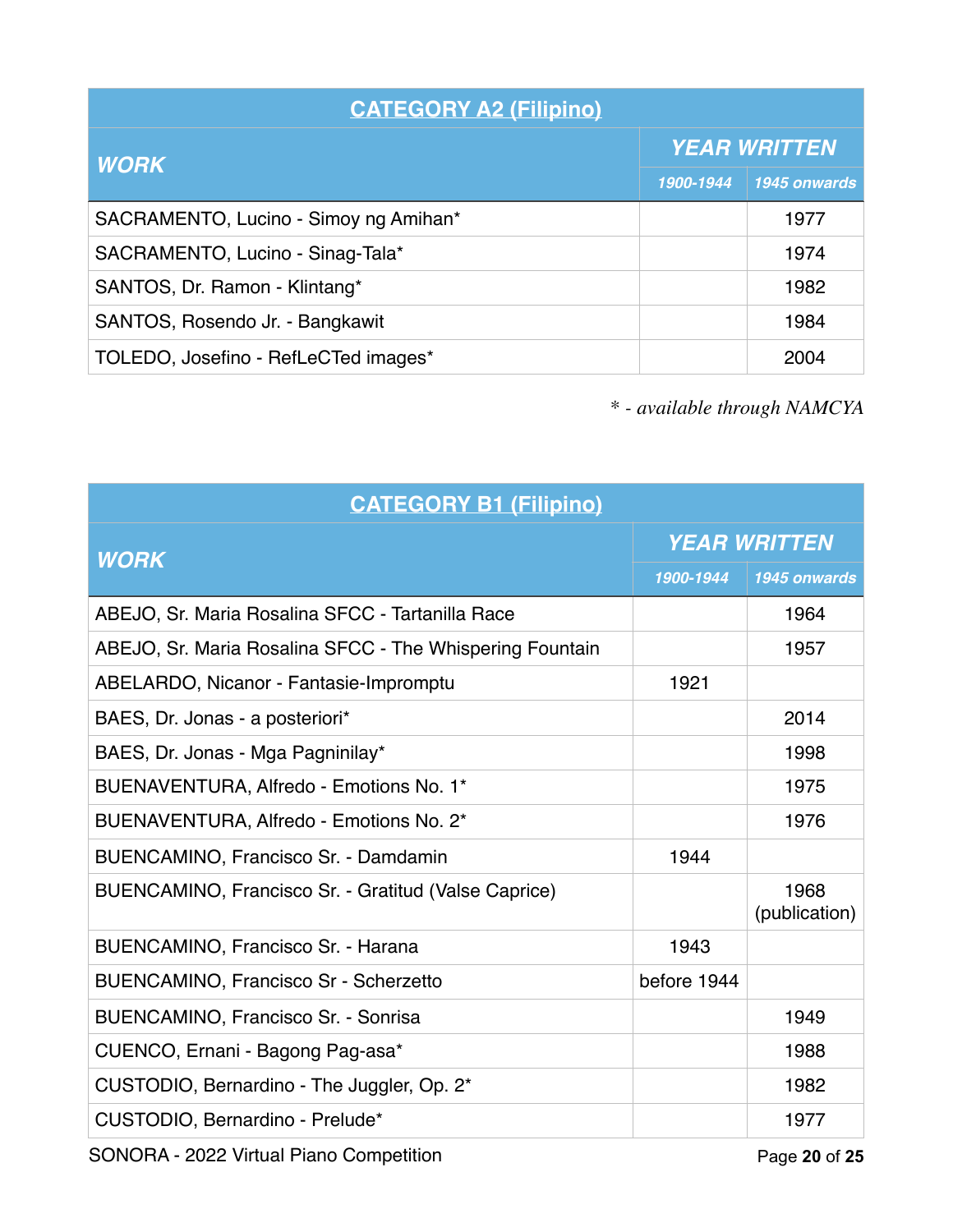| <b>CATEGORY B1 (Filipino)</b>                                 |                     |                       |
|---------------------------------------------------------------|---------------------|-----------------------|
|                                                               | <b>YEAR WRITTEN</b> |                       |
| <b>WORK</b>                                                   | 1900-1944           | 1945 onwards          |
| CUSTODIO, Bernardino - Sarimanok (Intermezzo)*                |                     | 1976                  |
| CUSTODIO, Bernardino - Vision (Nocturne for the Left Hand)*   |                     | 1981                  |
| ESPINO, Augusto - Piknik                                      |                     | 2004<br>(publication) |
| ESPINO, Augusto - The Suite                                   |                     | 2002<br>(publication) |
| HERNANDEZ, Juan - Caricias (Danza)                            | before 1944         |                       |
| KASILAG, Dr. Lucrecia - Alitaptap                             |                     | 1957                  |
| KASILAG, Dr. Lucrecia - Ang Tagak Valse                       |                     | 1979                  |
| KASILAG, Dr. Lucrecia - Burlesque                             |                     | 1957                  |
| KASILAG, Dr. Lucrecia - Hope Reawakening                      |                     | 1961                  |
| KASILAG, Dr. Lucrecia - Sonata Orientale                      |                     | 1961                  |
| MARAMBA, Fr. Manuel OSB - Sonatine                            |                     | 1950s                 |
| MOLINA, Dr. Antonio - Camia                                   | 1942                |                       |
| MOLINA, Dr. Antonio - Malikmata                               | 1939                |                       |
| MOLINA, Dr. Antonio - Mamer (Cradle Song)                     |                     | 1960                  |
| SACRAMENTO, Lucio - Tarantelle No. 2*                         |                     | 1978                  |
| SAN PEDRO, Lucio - Aliwan*                                    |                     | 1974                  |
| SANTIAGO, Dr. Francisco - Purita (Two-Step)                   | 1908                |                       |
| SANTIAGO, Dr. Francisco - In the Orient (Valsette in F Major) |                     | 1950<br>(publication) |
| SANTOS, Dr. Ramon - Four variations on a study*               |                     | 1979                  |
| SANTOS, Rosendo Jr. - Mountain City Suite                     |                     | 1950s                 |
| TOLEDO, Josefino - LaYERed Images*                            |                     | 2004                  |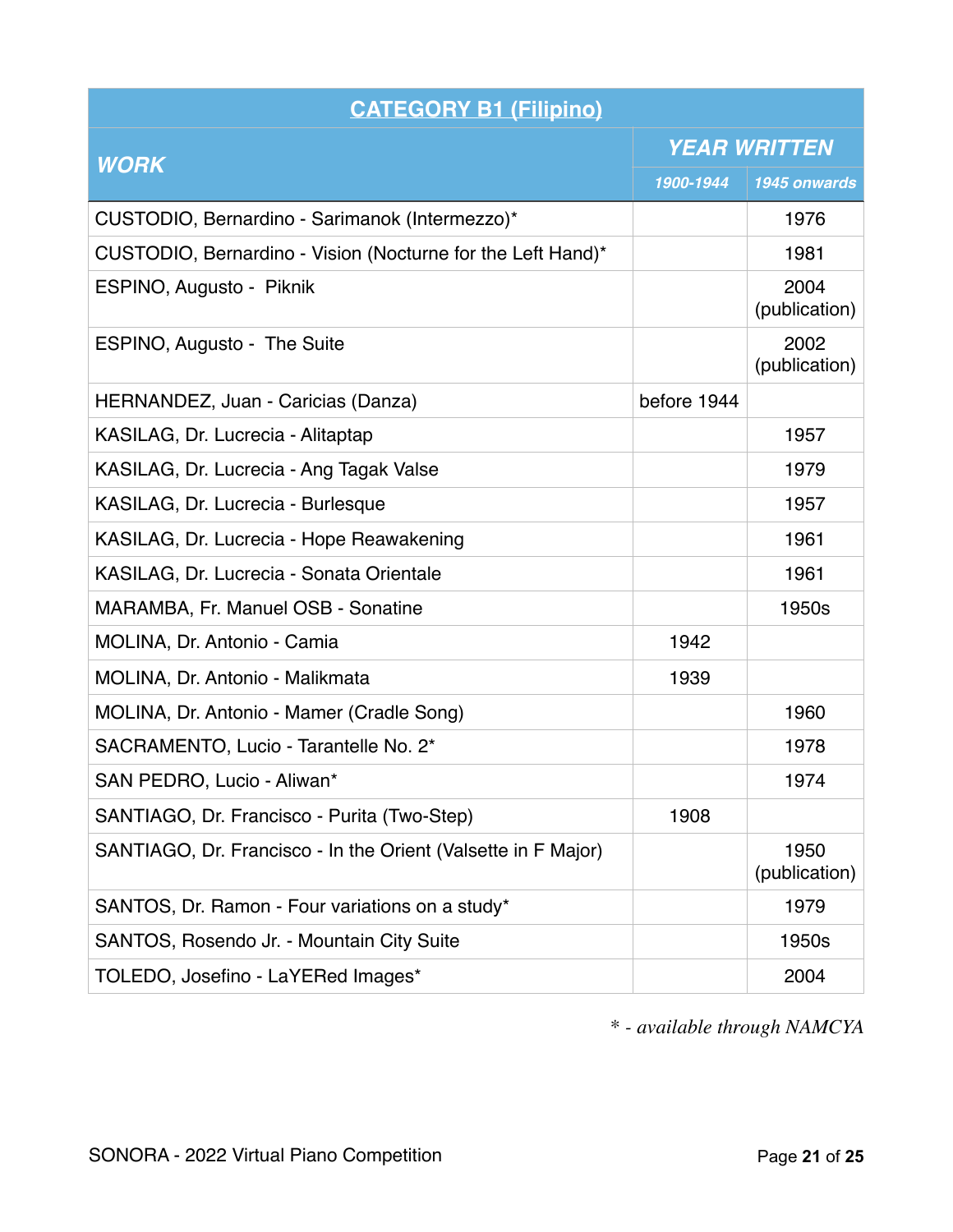| <b>CATEGORY B2 (Filipino)</b>                                               |                     |                        |
|-----------------------------------------------------------------------------|---------------------|------------------------|
|                                                                             | <b>YEAR WRITTEN</b> |                        |
| <b>WORK</b>                                                                 |                     | 1900-1944 1945 onwards |
| ABEJO, Sr. Maria Rosalina SFCC - Aeolian Toccata                            |                     | 1958                   |
| ABEJO, Sr. Maria Rosalina SFCC - Tartanilla Race                            |                     | 1964                   |
| ABEJO, Sr. Maria Rosalina SFCC - The Whispering Fountain                    |                     | 1957                   |
| <b>ABELARDO, Nicanor - First Nocturne</b>                                   | 1921                |                        |
| BAES, Dr. Jonas - a posteriori*                                             |                     | 2014                   |
| BAES, Dr. Jonas - Mga Pagninilay*                                           |                     | 1998                   |
| <b>BALINGIT, Jose - Nocturne</b>                                            |                     | 1971                   |
| BALSAMO, Joed - Paalam, CB. 13 (Opus 9)                                     |                     | 1997/2016              |
| BALSAMO, Joed - Passacaglia No. 1 in F-sharp Phrygian Mode,<br>CB. 4 No. 1* |                     | 1995/2016              |
| BUENAVENTURA, Col. Antonino - Twilight by the Sea                           | 1929                |                        |
| <b>BUENCAMINO, Francisco Sr. - Mayon Fantasy</b>                            |                     | 1949<br>(publication)  |
| CUSTODIO, Bernardino - The Juggler, Op. 2*                                  |                     | 1982                   |
| CUSTODIO, Bernardino - Prelude*                                             |                     | 1977                   |
| CUSTODIO, Bernardino - Ritual Dance, Op. 2 No. 4*                           |                     | 1974                   |
| CUSTODIO, Bernardino - Vision (Nocturne for the Left Hand)*                 |                     | 1981                   |
| ESPINO, Augusto - Piknik                                                    |                     | 2004<br>(publication)  |
| ESPINO, Augusto - Recuerdo Variations                                       |                     | 2002<br>(publication)  |
| ESPINO, Augusto - The Suite                                                 |                     | 2002<br>(publication)  |
| HERNANDEZ, Juan - Caricias (Danza)                                          | before<br>1944      |                        |
| KASILAG, Dr. Lucrecia - Alitaptap                                           |                     | 1957                   |
| KASILAG, Dr. Lucrecia - Ang Tagak Valse                                     |                     | 1979                   |
| KASILAG, Dr. Lucrecia - April Morning Fantasie                              | 1941                |                        |
| KASILAG, Dr. Lucrecia - Elegy                                               |                     | 1960                   |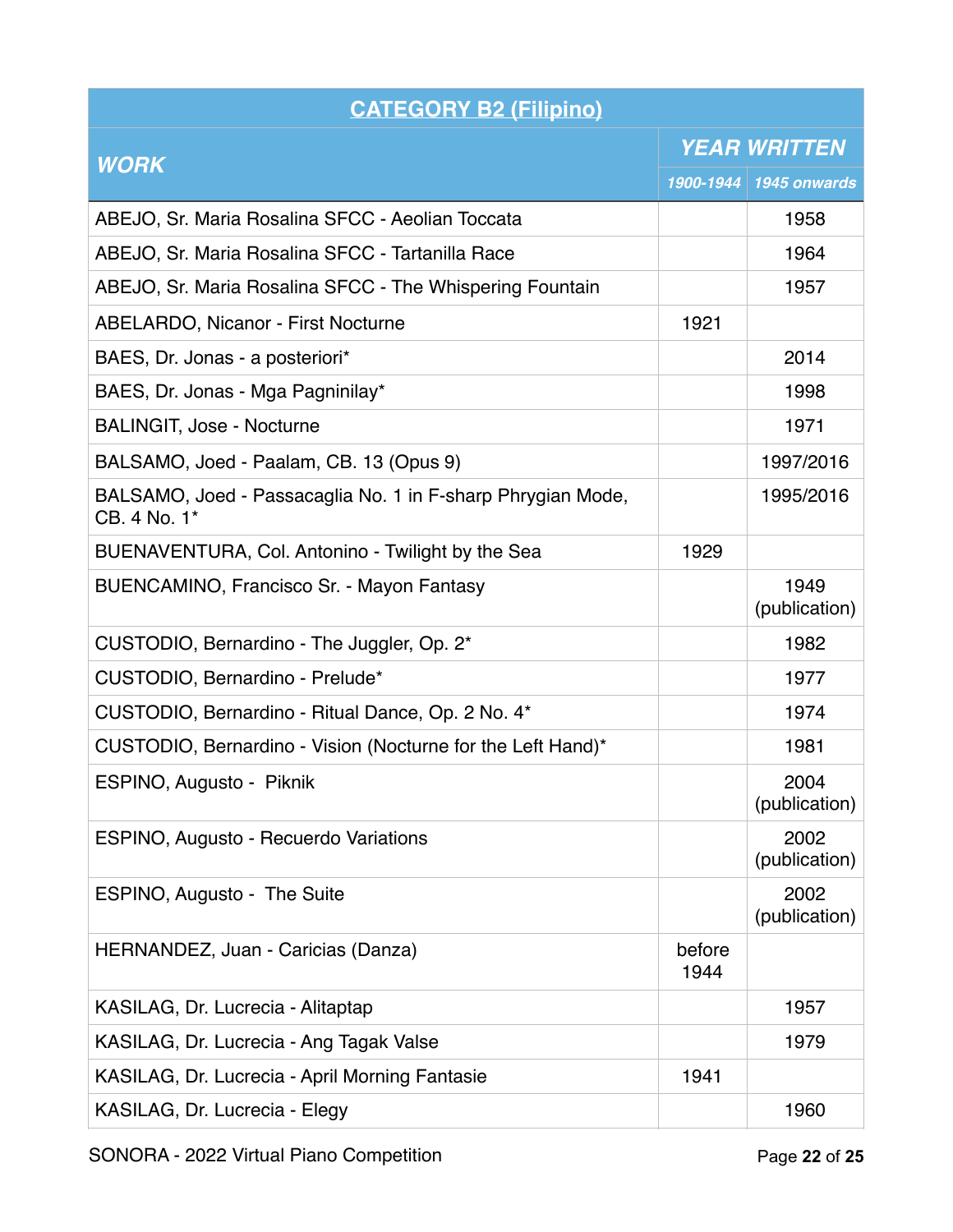| <b>CATEGORY B2 (Filipino)</b>                                                               |                     |                        |
|---------------------------------------------------------------------------------------------|---------------------|------------------------|
|                                                                                             | <b>YEAR WRITTEN</b> |                        |
| <b>WORK</b>                                                                                 |                     | 1900-1944 1945 onwards |
| KASILAG, Dr. Lucrecia - Elegy on Mt. Pinatubo                                               |                     | 1991                   |
| KASILAG, Dr. Lucrecia - Fantasia on a kulintang tune                                        |                     | 1962                   |
| KASILAG, Dr. Lucrecia - Passacaglia in stilo tradizionale                                   |                     | 1950                   |
| KASILAG, Dr. Lucrecia - Serendipity                                                         |                     | 1994                   |
| KASILAG, Dr. Lucrecia - Sonata Orientale                                                    |                     | 1961                   |
| KASILAG, Dr. Lucrecia - Theme and Variations based on a Filipino<br>folk tune 'Walay Angay" |                     | 1950                   |
| MARAMBA, Fr. Manuel OSB - Piano Piece 2005                                                  |                     | 2005                   |
| MARAMBA, Fr. Manuel OSB - Sonatine                                                          |                     | 1958                   |
| MOLINA, Dr. Antonio - Dancing Fool                                                          | 1942                |                        |
| RODIS, Jose - Music Box                                                                     |                     | after 1945             |
| SACRAMENTO, Lucino - Romance in B-flat                                                      |                     | 1967                   |
| SAN PEDRO, Lucio - Salamisim                                                                |                     | 1970s                  |
| SANTIAGO, Dr. Francisco - Souvenirs de Filipinas                                            | 1920                |                        |
| SANTOS, Dr. Ramon - Four variations on a study*                                             |                     | 1979                   |
| SANTOS, Rosendo Jr. - Mountain City Suite                                                   |                     | 1950s                  |
| TOLEDO, Josefino - LaYERed Images*                                                          |                     | 2004                   |

| <b>CATEGORY C (Filipino)</b>              |      |                        |  |
|-------------------------------------------|------|------------------------|--|
| <b>WORK</b>                               |      | <b>YEAR WRITTEN</b>    |  |
|                                           |      | 1900-1944 1945 onwards |  |
| <b>ABELARDO, Nicanor - First Nocturne</b> | 1921 |                        |  |
| <b>BALINGIT, Jose - Nocturne</b>          |      | 1971                   |  |
| BALSAMO, Joed - Paalam, CB. 13 (Opus 9)   |      | 1997/2016              |  |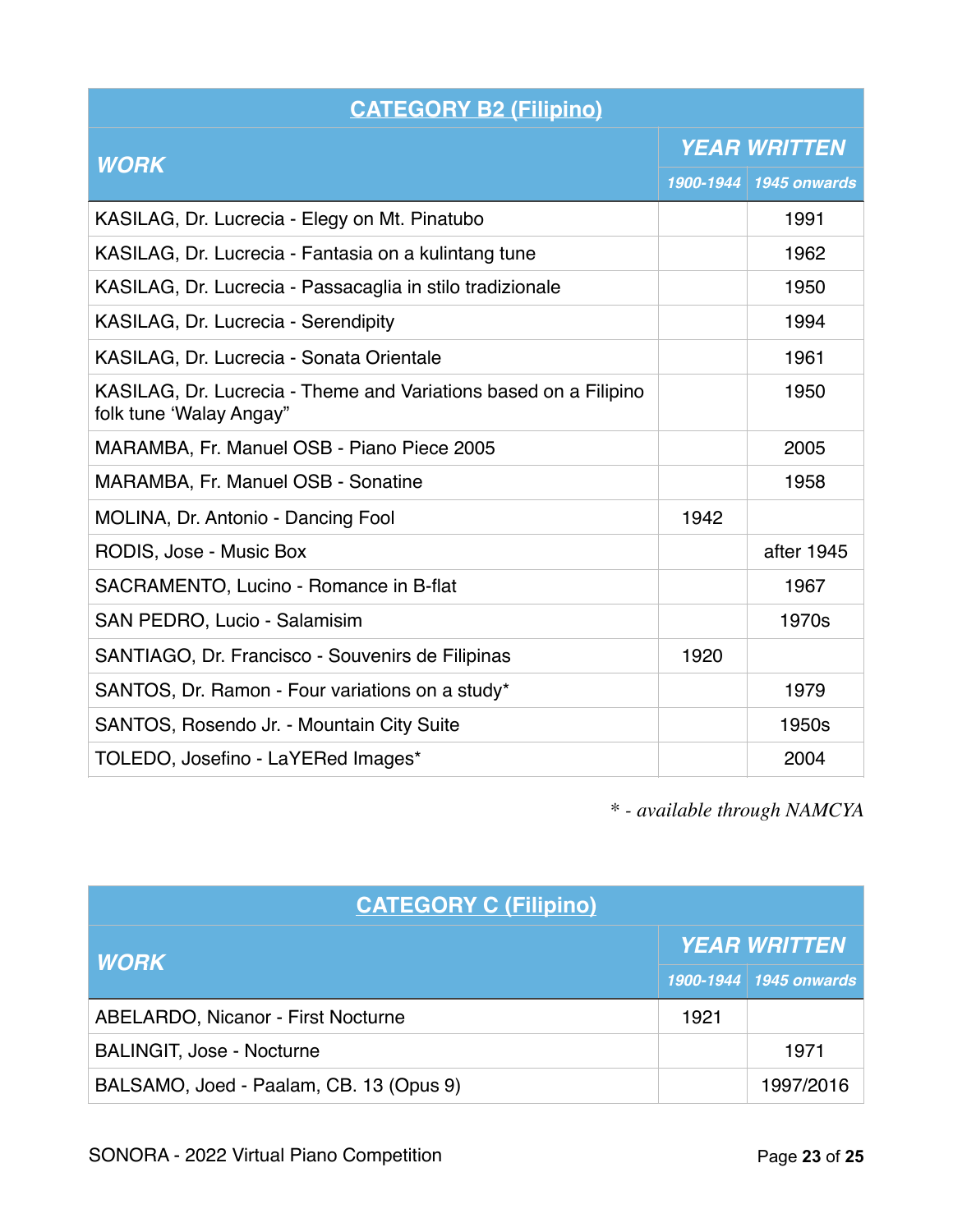| <b>CATEGORY C (Filipino)</b>                                                                    |                     |                        |
|-------------------------------------------------------------------------------------------------|---------------------|------------------------|
|                                                                                                 | <b>YEAR WRITTEN</b> |                        |
| <b>WORK</b>                                                                                     |                     | 1900-1944 1945 onwards |
| BALSAMO, Joed - Passacaglia No. 1 in F-sharp Phrygian Mode,<br>CB. 4 No. 1*                     |                     | 1995/2016              |
| BUENAVENTURA, Alfredo - Emotions No. 3*                                                         |                     | 1978                   |
| BUENCAMINO, Francisco Sr. - Ang Larawan                                                         | 1943                |                        |
| BUENCAMINO, Francisco Sr. - Kumintang                                                           |                     | 1960<br>(publication)  |
| CAYABYAB, Ryan - Toccata                                                                        |                     | 1983                   |
| CUSTODIO, Bernardino - Pauli-uli*                                                               |                     | 1978                   |
| CUSTODIO, Bernardino - Ritual Dance, Op. 2 No. 4*                                               |                     | 1974                   |
| CUSTODIO, Bernardino - Sarimanok (Intermezzo)                                                   |                     | 1976                   |
| DE LEON, Bayani - Kimkim*                                                                       |                     | 1979                   |
| DE LEON, Felipe Sr. - Kundiman                                                                  |                     | 1950                   |
| ESPINO, Augusto - Recuerdo Variations                                                           |                     | 2002<br>(publication)  |
| FEDERIZON, Ruben - Toccata                                                                      |                     | 1970s                  |
| KASILAG, Dr. Lucrecia - Alitaptap                                                               |                     | 1957                   |
| KASILAG, Dr. Lucrecia - April Morning Fantasie                                                  | 1941                |                        |
| KASILAG, Dr. Lucrecia - Elegy on Mount Pinatubo                                                 |                     | 1991                   |
| KASILAG, Dr. Lucrecia - Fantasia on a kulintang tune                                            |                     | 1962                   |
| KASILAG, Dr. Lucrecia - Passacaglia in stilo tradizionale                                       |                     | 1950                   |
| KASILAG, Dr. Lucrecia - Rondeau*                                                                |                     | 1981                   |
| KASILAG, Dr. Lucrecia - Serendipity                                                             |                     | 1994                   |
| KASILAG, Dr. Lucrecia - Sonata in G minor                                                       |                     | 1950                   |
| KASILAG, Dr. Lucrecia - Variations on a Bicol Folk Tune "Si Nanay,<br>Si Tatay, di ko babayaan" | 1941                |                        |
| MARAMBA, Fr. Manuel OSB - Piano Piece 2005                                                      |                     | 2005                   |
| MARAMBA, Fr. Manuel OSB - Sonatine                                                              |                     | 1958                   |
| MOLINA, Dr. Antonio - Dancing Fool                                                              | 1942                |                        |